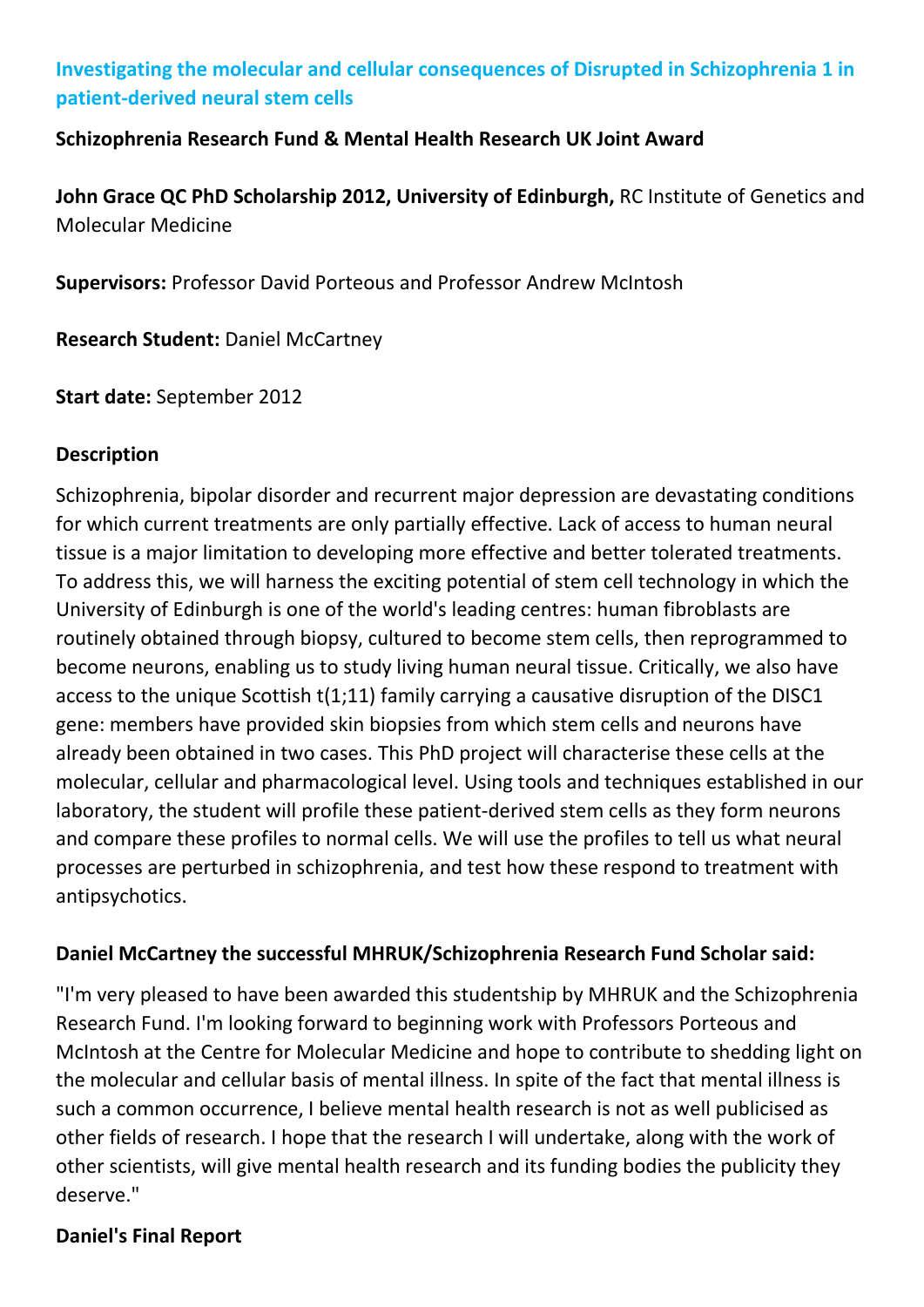I submitted my PhD thesis entitled "Investigating Genome-wide Methylomic and Transcriptomic Consequences of a Balanced t(1;11) Translocation Linked to Major Mental Illness" in September 2016 and successfully defended in February 2017.

My project was focused on a large Scottish family with a chromosomal mutation linked to schizophrenia, bipolar disorder and depression. Using three types of biological samples from this family (blood-derived immortalised cell lines, whole blood and stem cell-derived brain cells), I examined global gene expression levels and a process called DNA methylation. Methylation is an alteration to DNA that can be caused by environmental influences (e.g. smoking, stress) and has been shown to be altered in numerous diseases including psychiatric disorders. Examination of blood-derived DNA from 41 family members revealed strong differences in DNA methylation at the genomic regions in which the abovementioned chromosomal mutation occurred. This finding presented a potential biological mechanism for illness in the family members carrying this mutation. Towards the latter part of my PhD I was investigating DNA methylation in stem cell-derived neuronal material from six family members : three with the mutation and three without. Some differences were observed in individuals carrying the mutation but the effects were not as strong as those seen in blood. A reason for this may have been the small number of individuals profiled. To address this issue, work is ongoing to generate additional stem cell-derived neuronal samples from the family. Work is also ongoing to examine gene expression levels in these samples with an additional aim to investigate the relationship between DNA methylation and gene expression in the family. The output of my PhD is a first author paper [1] and a second in preparation, relating to the blood-based study of DNA methylation. The published paper describes a method to increase the reliability of data generated from a widely-used product for the detection of DNA methylation in various traits and disorders. The goal of this paper is to provide a useful resource to the research community.

As of October 2016 I have been working for an Edinburgh-based Genomics company, providing analytical services to commercial and academic groups. This has allowed me to apply the experience gained during my studies, assisting in multiple research projects related to a broad range of disorders.

## **Altered DNA methylation associated with a translocation linked to major mental illness**

## <https://www.nature.com/articles/s41537-018-0047-7>

## **2015 Report**

My PhD project is focused on investigating psychiatric illness among a family with a high incidence of schizophrenia, recurrent major depressive disorder and related illnesses. In this family, psychiatric illness has been found to be co-inherited with a chromosomal rearrangement. We know that psychiatric illness is caused by a combination of inherited (genetic) factors, and environmental factors, such as stress, and the interaction between the two. These factors may influence gene expression (i.e. switch certain genes on or off),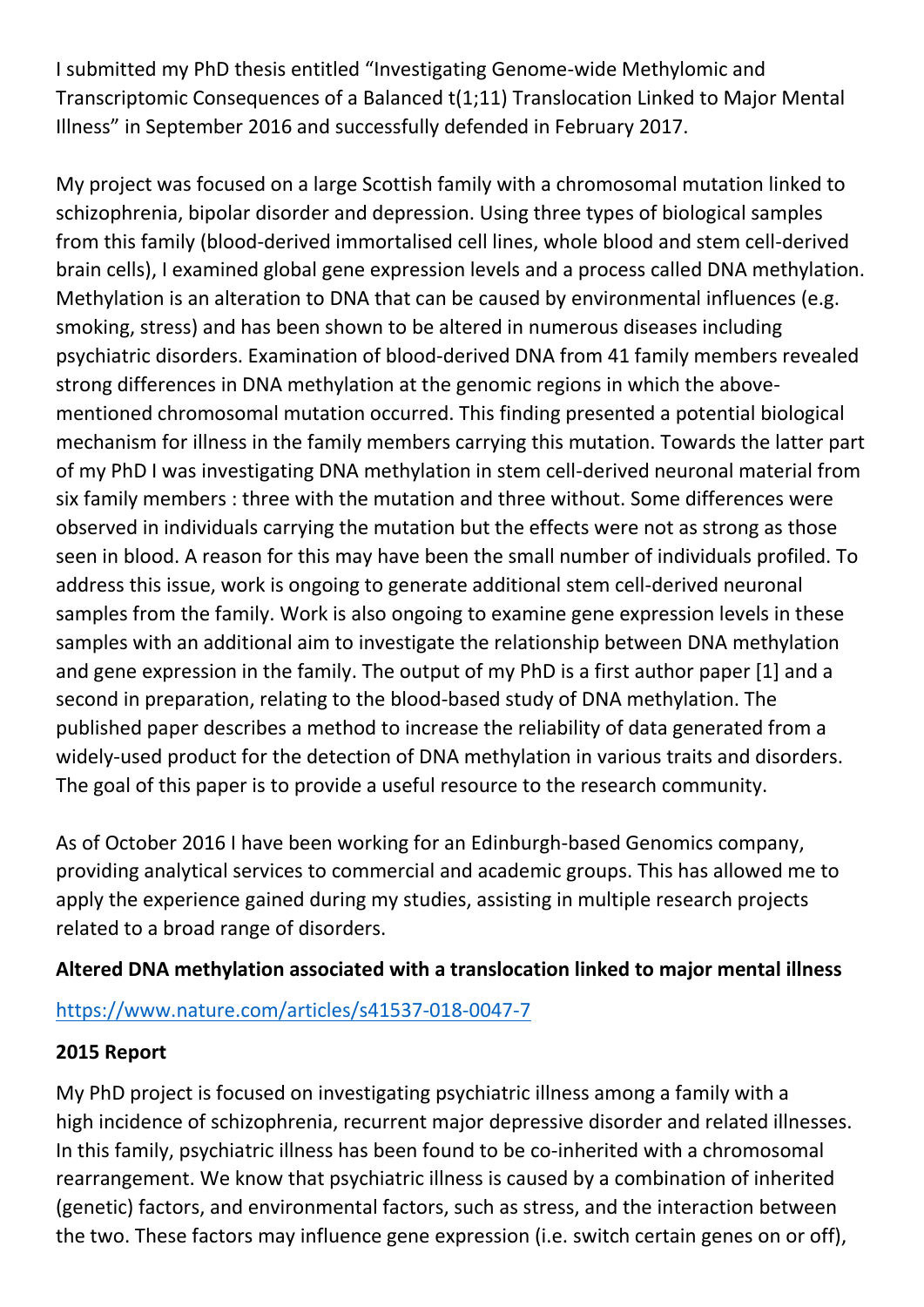which may play a role in illness. I am comparing DNA samples from carriers of the above mutation to those from non-carrying relatives with an aim to identify such factors and interactions which may be contributing to illness in these individuals. A major part of my project over the past year has involved looking at a process called DNA methylation. This process can be altered by the environment (e.g. stress, smoking status) and is linked to gene expression. Recent studies have also reported abnormal DNA methylation levels in psychiatric illness. I have been examining DNA methylation levels in blood-derived DNA from the family to identify genes with altered methylation levels between carriers of the chromosomal rearrangement and their non-carrying relatives. Although still ongoing, I have given poster presentations on the progress so far at the World Congress of Psychiatric Genetics in Copenhagen as well as several local meetings here in Edinburgh. More recently, I have also been looking for a relationship between DNA methylation and various psychiatric diagnoses in these individuals. Additionally, I am attempting to identify any effects of variation in the genetic codes of these individuals on DNA methylation. The final stages of my PhD will involve similar studies on different material: induced pluripotent stem cells (iPSCs). Here, I will be examining methylation and any related gene expression changes in brain-like cells generated from skin biopsies from the family. We hope that these will provide a better model for the brain. We have recently started growing and harvesting this material with an aim to begin experiments in the coming months. I am hoping these results will identify brain-related pathways showing disrupted methylation patterns in ill individuals which can then be followed up by looking for changes in gene expression.

## **2016 Report**

My PhD project is focused on investigating psychiatric illness among a family with a high incidence of schizophrenia, recurrent major depressive disorder and related illnesses. In this family, psychiatric illness has been found to be co-inherited with a chromosomal rearrangement. We know that psychiatric illness is caused by a combination of inherited (genetic) factors, and environmental factors, such as stress, and the interaction between the two. These factors may influence gene expression (i.e. switch certain genes on or off), which may play a role in illness. I am comparing DNA samples from carriers of the above mutation to those from relatives who do not carry it, with an aim to identify such factors and interactions which may be contributing to illness in these individuals. I am now in the final months of my PhD, finalising my analyses and writing my thesis, with submission due by the end of August.

A major part of my project over the past year has involved looking at a process called DNA methylation. This chemical modification of the DNA we inherit can be influenced by the environment (e.g. infection, stress, smoking) and is linked to altered gene expression. Recent studies have also reported abnormal profiles and levels of DNA methylation in psychiatric illness. I had previously been examining DNA methylation levels in blood-derived DNA from the family to identify genes with altered methylation levels between carriers of